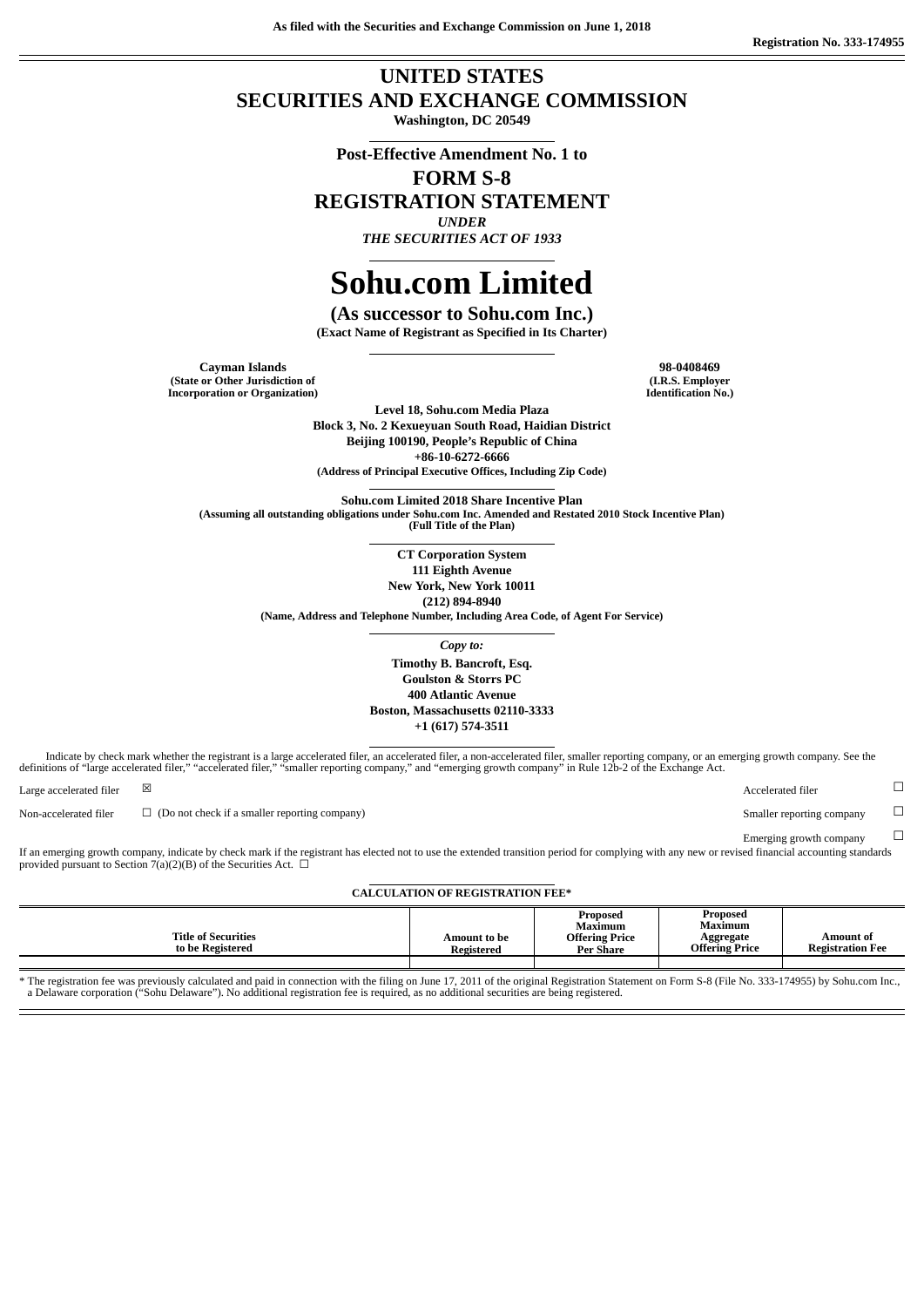#### Explanatory Note

By filing this Post-Effective Amendment No. 1 to Form S-8, Sohu.com Limited, a Cayman Islands company (the "Registrant"), hereby expressly adopts as its own registration statement for all purposes with respect to the Securities Act of 1933 (the "Securities Act") and the Securities Exchange Act of 1934 (the "Exchange Act") the Registration Statement on Form S-8 (File No. 333-174955) of Sohu Delaware, originally filed with the Securities and Exchange Commission (the "SEC") on June 17, 2011, with respect to Sohu Delaware's Amended and Restated 2010 Stock Incentive Plan (the "Sohu Delaware 2010 Plan").

The Registrant is filing this Post-Effective Amendment No. 1 to Form S-8 as successor issuer to Sohu Delaware pursuant to Rule 414 under the Securities Act. The Registrant succeeded Sohu Delaware upon the dissolution of Sohu Delaware (the "Liquidation") effective as of May 31, 2018 at 4:30 PM, U.S. Eastern Daylight Time (the "Effective Time"). At the Effective Time all outstanding shares of the common stock of Sohu Delaware were cancelled; American depositary shares ("ADSs") representing all outstanding ordinary shares, par value \$0.001 per share ("Ordinary Shares") of the Registrant, which Ordinary Shares were held by Sohu Delaware immediately prior to the Effective Time, were distributed on a share-for-share basis to the stockholders of Sohu Delaware; and the Registrant replaced Sohu Delaware as the top-tier, publicly-traded holding company of the group of subsidiaries and variable interest entities that had been held by Sohu Delaware prior to the Effective Time. As of the Effective Time the Registrant assumed all existing obligations of Sohu Delaware with respect to equity incentive awards that had been granted under the Sohu Delaware 2010 Plan and remained outstanding as of the Effective Time, and such awards were converted into the right to receive upon exercise or settlement Ordinary Shares of the Registrant under the Registrant's 2018 Share Incentive Plan (the "2018 Plan") rather than shares of the common stock of Sohu Delaware under the Sohu Delaware 2010 Plan, subject to the other terms of such outstanding awards.

ADSs issuable upon deposit of the Ordinary Shares of the Registrant have been registered under a separate registration statement on Form F-6 filed with the SEC on April 2, 2018 (File No. 333-224081). Each ADS represents one Ordinary Share of the Registrant.

#### Part II

#### INFORMATION REQUIRED IN THE REGISTRATION STATEMENT

#### Item 3. Incorporation of Documents by Reference

The following documents previously filed with the SEC by Sohu Delaware or the Registrant are incorporated in this Registration Statement by reference:

- (a) Sohu Delaware's Annual Report on Form 10-K for the fiscal year ended December 31, 2017 filed with the SEC on February 28, 2018, as amended by Amendment No. 1 to Form 10-K filed with the SEC on April 2, 2018 (as so amended, the "Sohu Delaware 2017 Form 10-K");
- (b) All other reports filed by Sohu Delaware pursuant to Section 13(a) or 15(d) of the Exchange Act since the end of the fiscal year covered by the Sohu Delaware 2017 Form 10-K;
- (c) The descriptions of the Registrant's Ordinary Shares and ADSs included under the headings "Description of Sohu Cayman Ordinary Shares" and "Description of Sohu Cayman ADSs" in the Registrant's Registration Statement on Form F-4 (File No. 333-224069) filed with the SEC on April 19, 2018, including any amendment or report updating such descriptions; and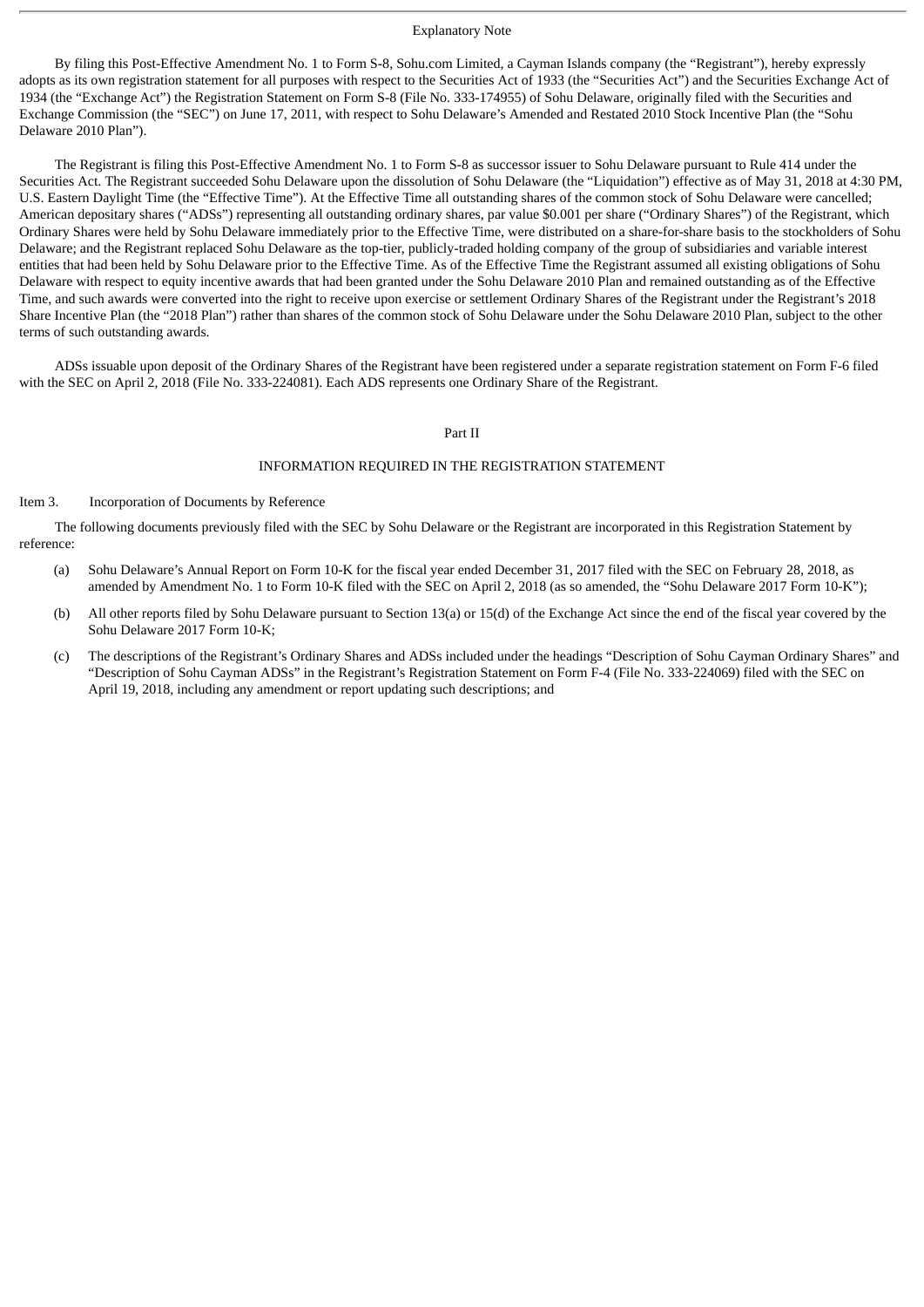#### (d) The Registrant's Registration Statement on Form F-6 (File No. 333-224081) filed with the SEC on April 2, 2018.

All documents filed by the Registrant pursuant to Sections 13(a), 13(c), 14 or 15(d) of the Exchange Act prior to the filing of a post-effective amendment to this Registration Statement that indicates that all securities offered hereby have been sold or which deregisters all such securities then remaining unsold shall be deemed to be incorporated by reference in this Registration Statement and made part hereof from their respective dates of filing (such documents, and the documents listed above, being hereinafter referred to as "Incorporated Documents"); provided, however, that the documents listed above or subsequently filed by the Registrant pursuant to Sections 13(a), 13(c), 14 and 15(d) of the Exchange Act in each year during which the offering made by this Registration Statement is in effect prior to the filing with the SEC of the Registrant's Annual Report on Form 20-F covering such year shall cease to be Incorporated Documents or be incorporated by reference in this Registration Statement from and after the filing of such Annual Report.

Any statement contained in an Incorporated Document shall be deemed to be modified or superseded for purposes of this Registration Statement to the extent that a statement contained herein or in any other subsequently filed Incorporated Document modifies or supersedes such statement. Any statement so modified or superseded shall not be deemed, except as so modified or superseded, to constitute a part of this Registration Statement.

Item 4. Description of Securities

Not applicable.

#### Item 5. Interests of Named Experts and Counsel

Not applicable

#### Item 6. Indemnification of Officers and Directors

Cayman Islands law does not limit the extent to which a company's articles of association may provide for indemnification of officers and directors, except to the extent any such provision may be held by the Cayman Islands courts to be contrary to public policy, such as to provide indemnification against civil fraud or the consequences of committing a crime. The Registrant's Amended and Restated Articles of Association provide for indemnification of officers and directors for losses, damages, costs and expenses incurred in their capacities as such unless such losses or damages arise from fraud or dishonesty of such directors or officers. The Registrant also intends to enter into indemnification agreements with its directors and executive officers that provide such persons with additional indemnification beyond that provided in the Amended and Restated Articles of Association.

#### Item 7. Exemption from Registration Claimed

Not Applicable.

#### Item 8. Exhibits

The Exhibits listed on the accompanying Index to Exhibits are filed as a part of, and incorporated by reference into, this Registration Statement.

#### Item 9. Undertakings

(a) The undersigned Registrant hereby undertakes:

(1) To file, during any period in which offers or sales are being made, a post-effective amendment to this Registration Statement;

#### -2-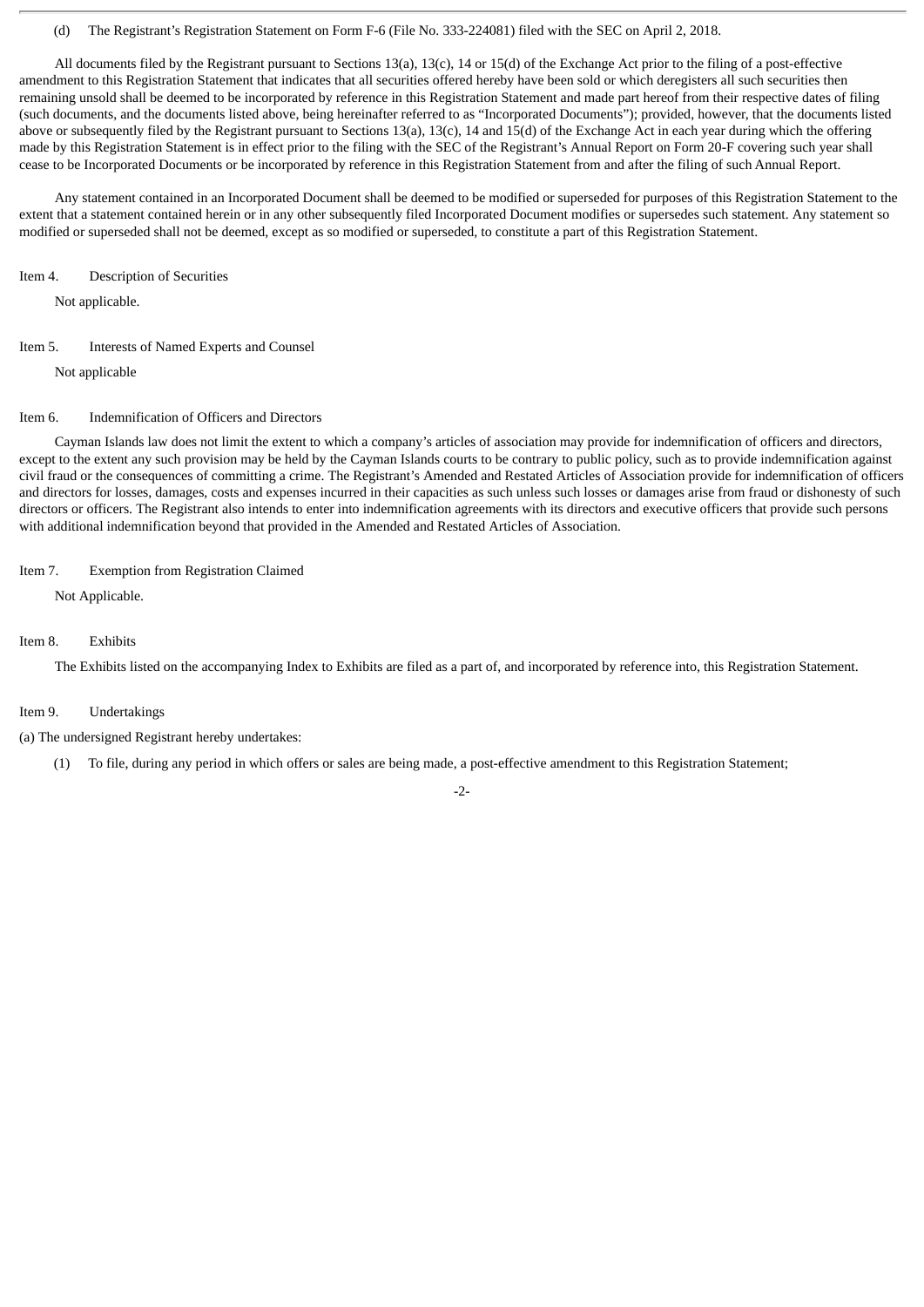- (i) To include any prospectus required by Section 10(a)(3) of the Securities Act;
- (ii) To reflect in the prospectus any facts or events arising after the effective date of this Registration Statement (or the most recent posteffective amendment thereof) which, individually or in the aggregate, represent a fundamental change in the information set forth in this Registration Statement;
- (iii) To include any material information with respect to the plan of distribution not previously disclosed in this Registration Statement or any material change to such information in this Registration Statement;

provided, however, that paragraphs  $(a)(1)(i)$  and  $(a)(1)(ii)$  do not apply if the information required to be included in a post-effective amendment by those paragraphs is contained in periodic reports filed with or furnished to the SEC by the Registrant pursuant to Section 13 or 15(d) of the Exchange Act that are incorporated by reference in this Registration Statement.

- (2) That, for the purpose of determining any liability under the Securities Act, each such post-effective amendment shall be deemed to be a new registration statement relating to the securities offered therein, and the offering of such securities at that time shall be deemed to be the initial bona fide offering thereof.
- (3) To remove from registration by means of a post-effective amendment any of the securities being registered which remain unsold at the termination of the offering.

(b) The undersigned Registrant hereby undertakes that, for purposes of determining any liability under the Securities Act, each filing of the Registrant's annual report pursuant to Section 13(a) or Section 15(d) of the Exchange Act that is incorporated by reference in this Registration Statement shall be deemed to be a new registration statement relating to the securities offered herein, and the offering of such securities at that time shall be deemed to be the initial bona fide offering thereof.

(c) Insofar as indemnification for liabilities arising under the Securities Act may be permitted to directors, officers and controlling persons of the Registrant pursuant to the Registrant's Amended and Restated Articles of Association, or otherwise, the Registrant has been advised that in the opinion of the SEC such indemnification is against public policy as expressed in the Securities Act and is, therefore, unenforceable. In the event that a claim for indemnification against such liabilities (other than the payment by the Registrant of expenses incurred or paid by a director, officer, or controlling person of the Registrant in the successful defense of any action, suit, or proceeding) is asserted by such director, officer, or controlling person in connection with the securities being registered, the Registrant will, unless in the opinion of its counsel the matter has been settled by controlling precedent, submit to a court of appropriate jurisdiction the question whether such indemnification by it is against public policy as expressed in the Securities Act and will be governed by the final adjudication of such issue.

-3-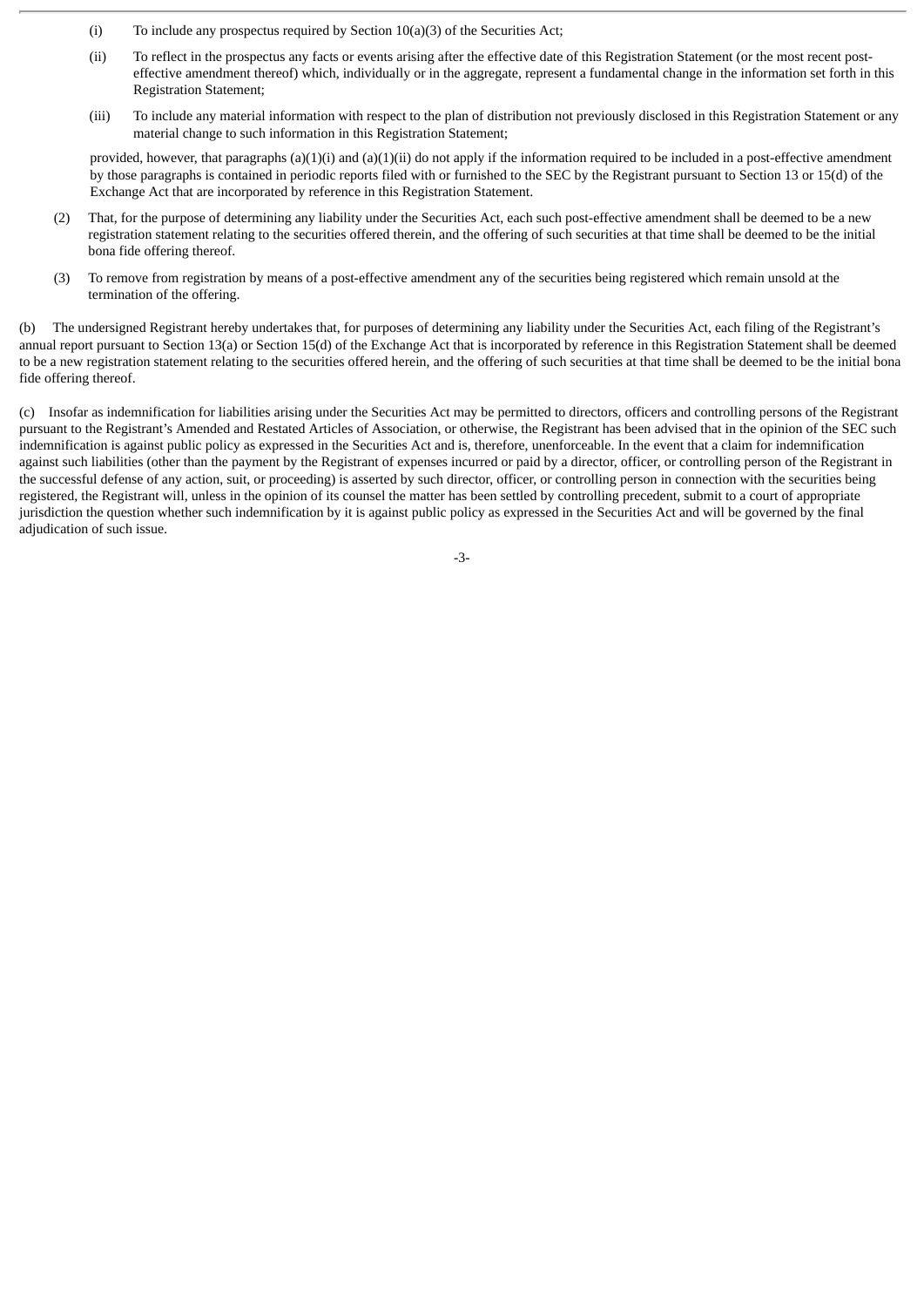### INDEX TO EXHIBITS

| Exhibit<br><b>Number</b> | Description                                                                                                                                 |
|--------------------------|---------------------------------------------------------------------------------------------------------------------------------------------|
| 5.1                      | Opinion of Conyers Dill & Pearman, Cayman Islands counsel to the Registrant, regarding the legality of the Ordinary Shares being registered |
| 10.1(1)                  | Sohu.com Limited 2018 Share Incentive Plan                                                                                                  |
| 23.1                     | Consent of PricewaterhouseCoopers Zhong Tian LLP, an Independent Registered Public Accounting Firm                                          |
| 23.2                     | Consent of Convers Dill & Pearman (included in opinion filed as Exhibit 5.1)                                                                |
|                          |                                                                                                                                             |

24 **Power of Attorney [\(included](#page-6-0) on signature page)** 

(1) Incorporated herein by reference to the Registrant's Registration Statement on Form F-4 (File No. 333-224069) filed with the SEC on April 19, 2018.

-4-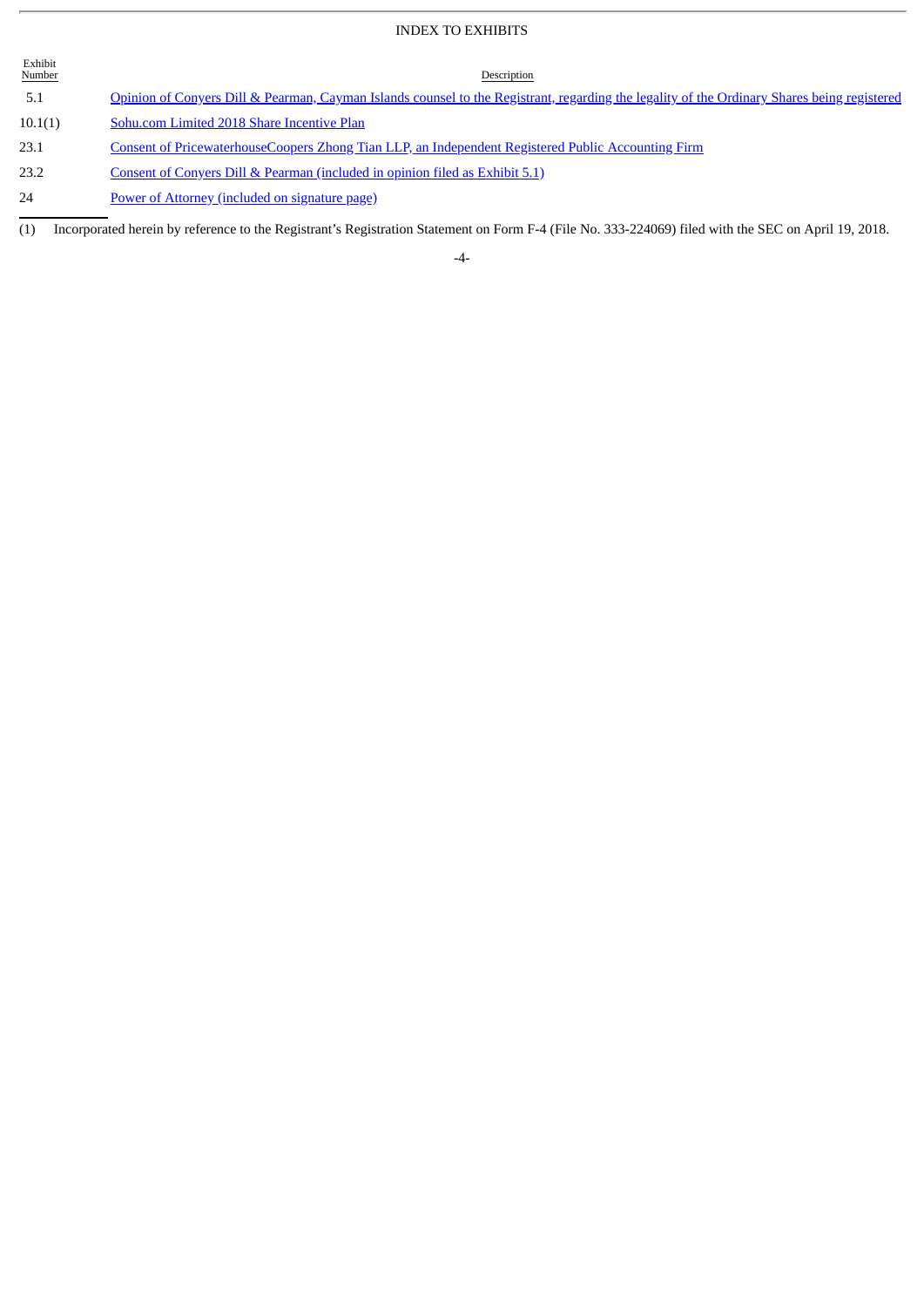Pursuant to the requirements of the Securities Act of 1933, the Registrant certifies that it has reasonable grounds to believe that it meets all of the requirements for filing on Form S-8 and has duly caused this Registration Statement to be signed on its behalf by the undersigned, thereunto duly authorized, in Beijing, People's Republic of China, on June 1, 2018.

#### **Sohu.com Limited**

By: /s/ Charles Zhang

Name: Charles Zhang Title: Chief Executive Officer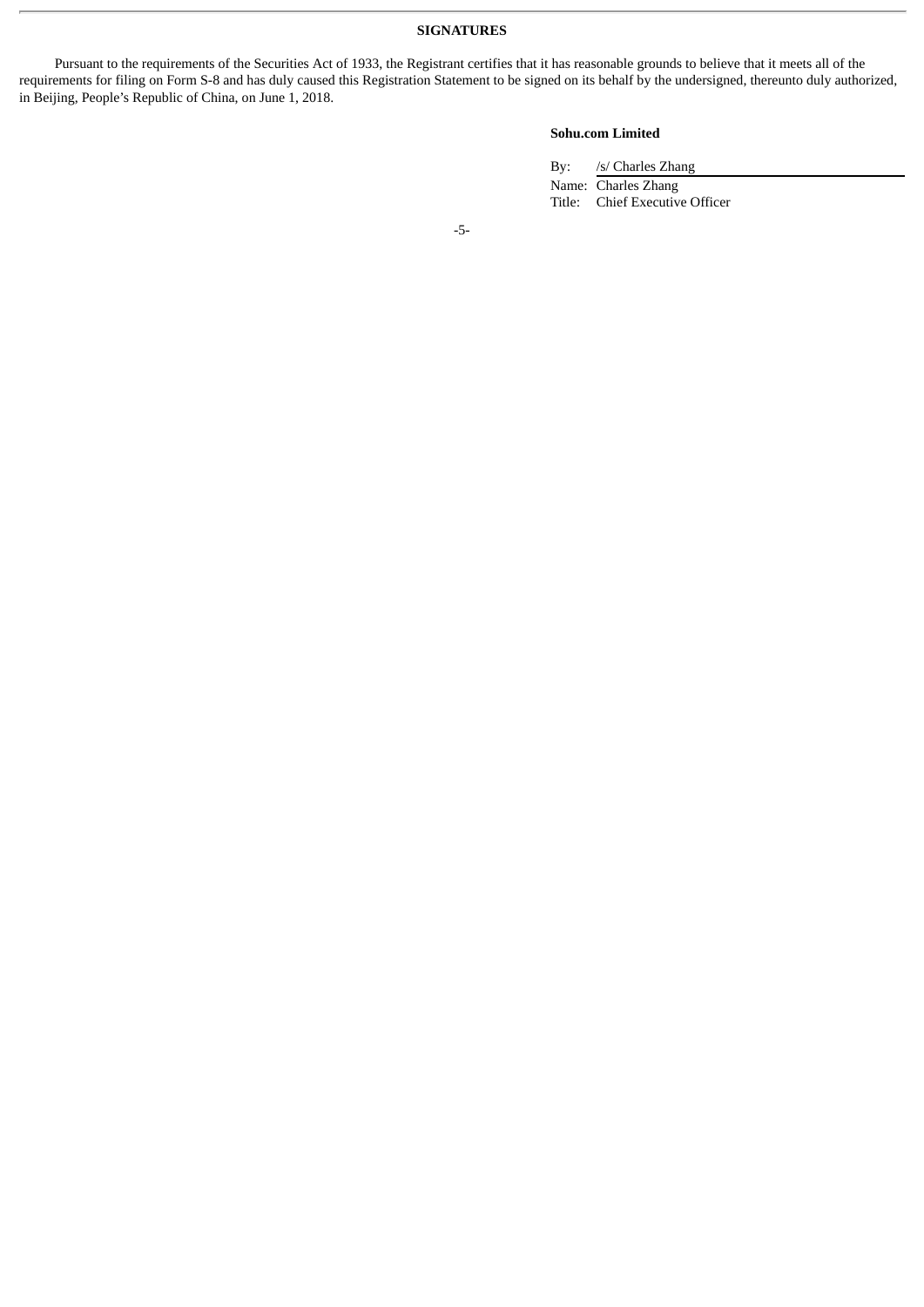#### POWER OF ATTORNEY

<span id="page-6-0"></span>KNOW ALL PERSONS BY THESE PRESENTS, that each person whose signature appears below constitutes and appoints Charles Zhang and Joanna Lv, and each of them, his or her true and lawful attorneys-in-fact and agents, each with full power of substitution and resubstitution, for him or her and in his or her name, place, and stead, in any and all capacities, to sign any or all amendments (including post-effective amendments) to this Registration Statement and to file the same, with all exhibits thereto, and other documents in connection therewith, with the Securities and Exchange Commission, hereby ratifying and confirming all that said attorneys- in-fact and agents, or any of them, or their substitute or substitutes, may lawfully do or cause to be done by virtue hereof.

Pursuant to the requirements of the Securities Act of 1933, this Registration Statement has been signed by the following persons in the capacities and on the date indicated.

| Signature                          | Title                                                                                        | Date         |
|------------------------------------|----------------------------------------------------------------------------------------------|--------------|
| /s/ Charles Zhang<br>Charles Zhang | Chairman of the Board and<br><b>Chief Executive Officer</b><br>(principal executive officer) | June 1, 2018 |
| /s/ Joanna Lv<br>Joanna Lv         | Chief Financial Officer<br>(principal financial and<br>principal accounting officer)         | June 1, 2018 |
| /s/ Charles Huang<br>Charles Huang | Director                                                                                     | June 1, 2018 |
| /s/ Dave Qi<br>Dave Qi             | Director                                                                                     | June 1, 2018 |
| /s/ Zhonghan Deng<br>Zhonghan Deng | <b>Director</b>                                                                              | June 1, 2018 |
| /s/ Shi Wang<br>Shi Wang           | Director                                                                                     | June 1, 2018 |
| /s/ Dave De Yang<br>Dave De Yang   | Director                                                                                     | June 1, 2018 |

-6-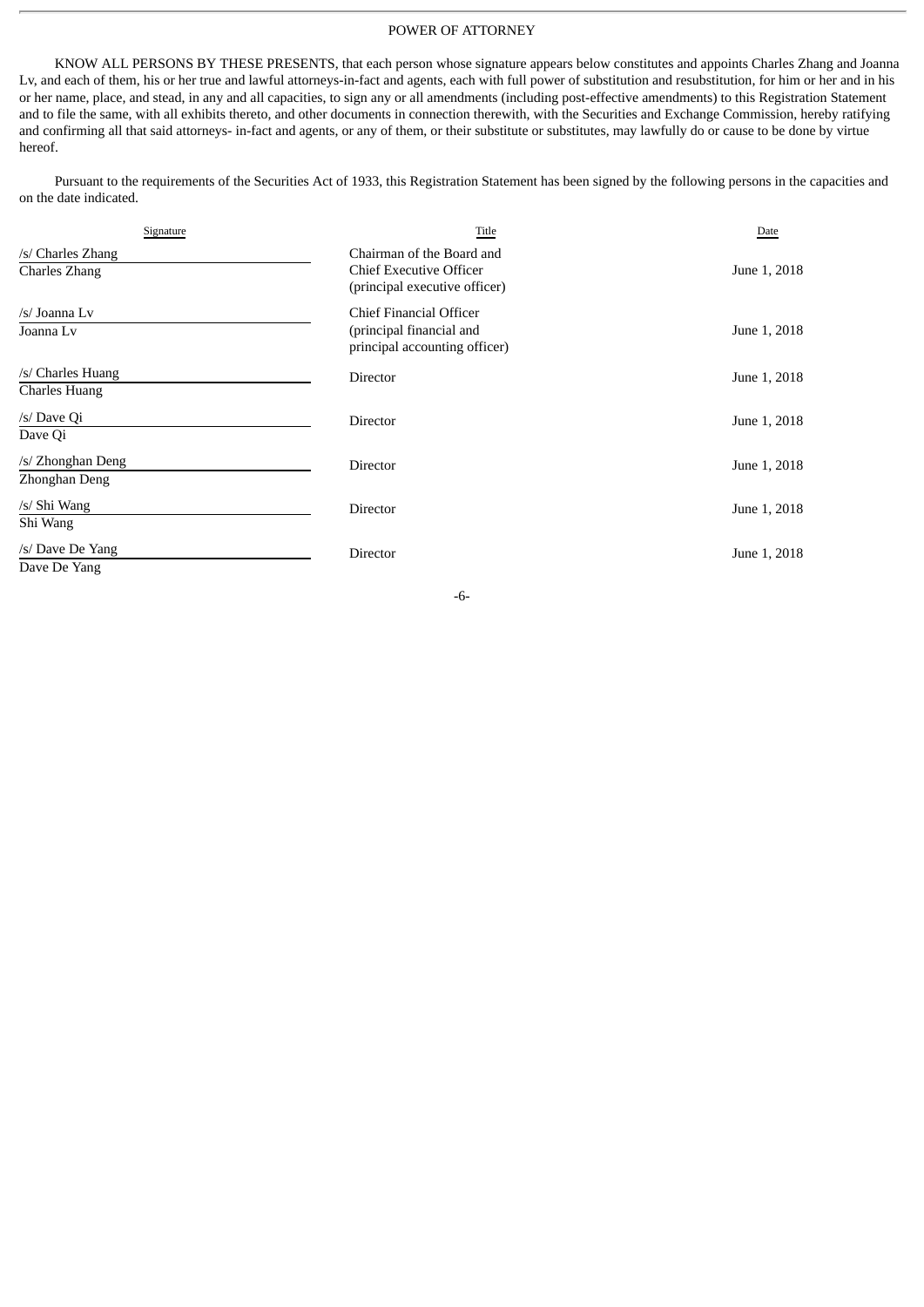#### **SIGNATURE OF AUTHORIZED REPRESENTATIVE IN THE UNITED STATES**

Pursuant to the requirements of the Securities Act, the undersigned, the duly authorized representative in the United States of the Registrant, has signed this registration statement in the City of Newark, Delaware on June 1, 2018.

#### Puglisi & Associates

By: /s/ Donald J. Puglisi

Donald J. Puglisi Managing Director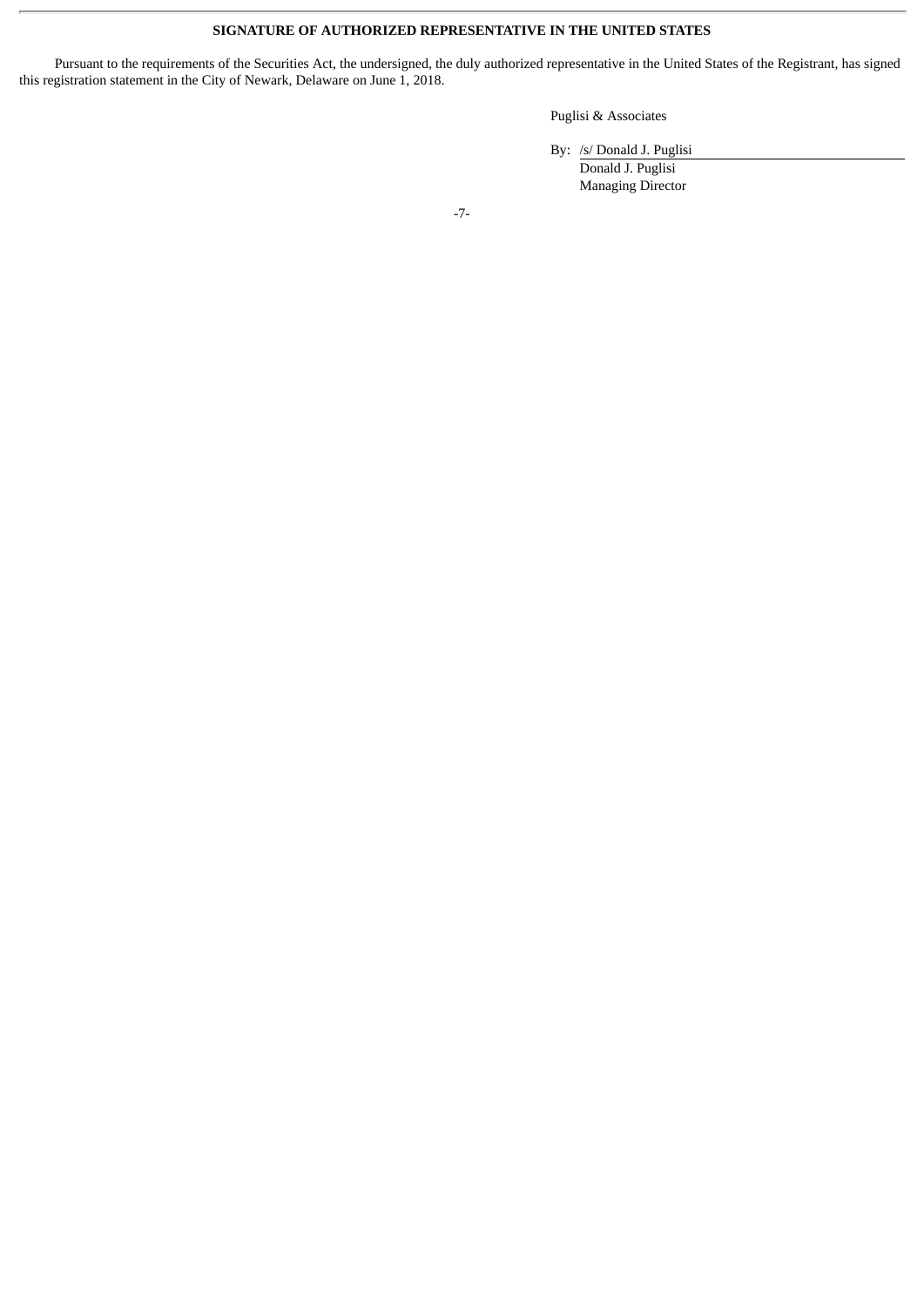Matter No.:826268 Doc Ref: 104171561 (852) 2842 9511 /(852) 2842 9550 David.lamb@conyersdill.com Charissa.ball@conyersdill.com

Sohu.com Limited Level 18, Sohu.com Media Plaza Block 3, No. 2 Kexueyuan South Road Haidian District, Beijing 100190 People's Republic of China

Dear Sirs

#### **Sohu.com Limited (the "Company")**

We have acted as special Cayman Islands legal counsel to the Company in connection with Post-Effective Amendment No. 1 to Form S-8 Registration Statement to be filed by the Company with the United States Securities and Exchange Commission (the "**Commission**") on or about 1 June 2018 (the "**Registration Statement**", which term does not include any other document or agreement whether or not specifically referred to therein or attached as an exhibit or schedule thereto), relating to the registration of an aggregate of 1,148,565 Ordinary shares of par value US\$0.001 per share of the Company (the "**Ordinary Shares**") to be issued pursuant to the Sohu.com Limited 2018 Share Incentive Plan adopted as of 2 April 2018 (the **"Plan**", which term does not include any other document or agreement whether or not specifically referred to therein or attached as an exhibit or schedule thereto).

For the purposes of giving this opinion, we have examined and relied upon copies of the following documents:

- (i) the Registration Statement; and
- (ii) the Plan.

We have also reviewed and relied upon copies of (1) the amended and restated Memorandum and Articles of Association of the Company adopted on 2 April 2018, (2) the written resolutions of the sole director of the Company passed on 2 April 2018 (the "**Board Resolutions**") and the written resolutions of the sole shareholder of the Company passed on 2 April 2018 (together with the Board Resolutions, the "**Resolutions**"), (3) a certificate of good standing of the Company dated 16 May 2018 (the "**Certificate Date**") and (4) such other documents and made such enquiries as to questions of law as we have deemed necessary in order to render the opinion set forth below.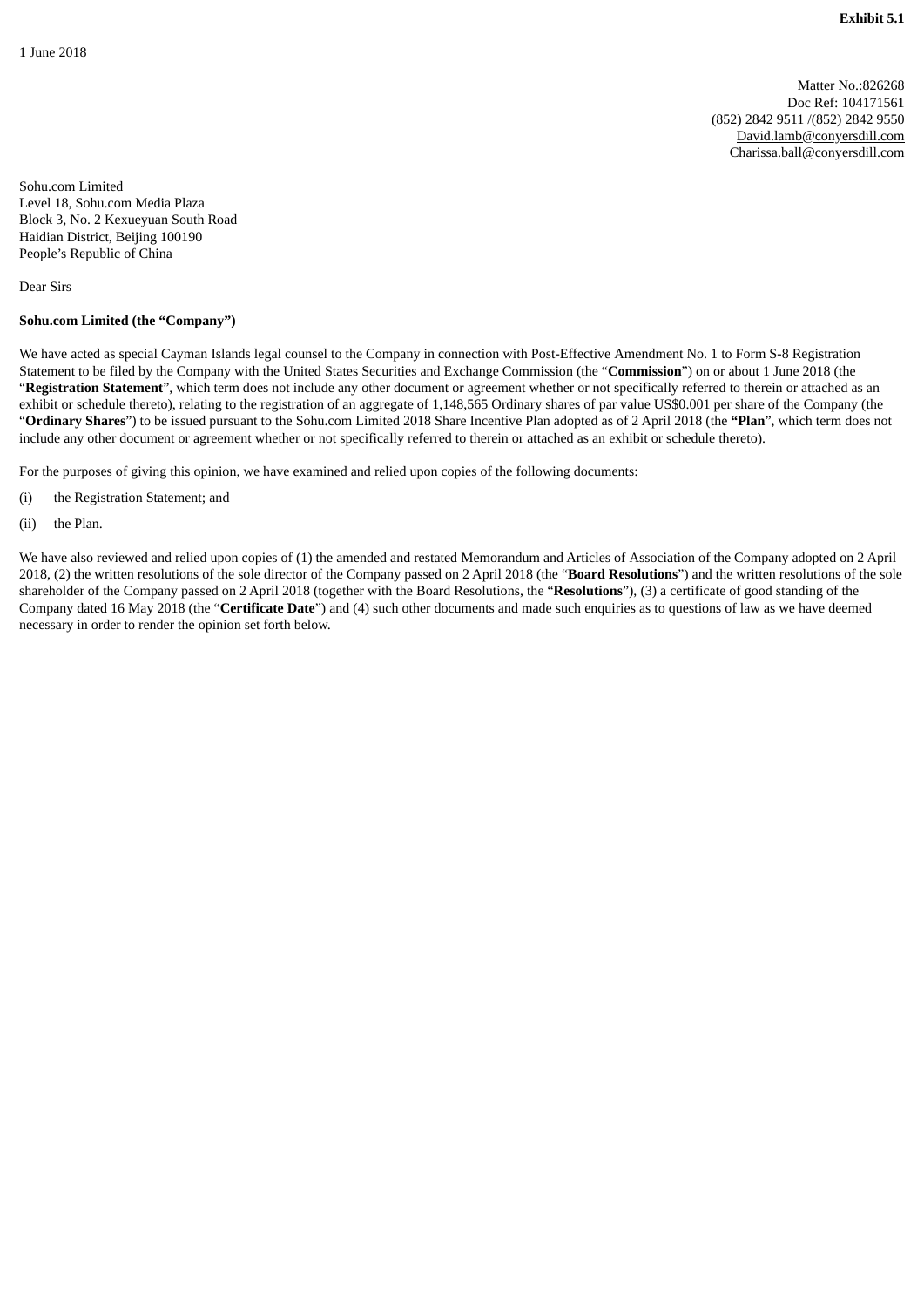We have assumed (a) the genuineness and authenticity of all signatures and the conformity to the originals of all copies of documents (whether or not certified) examined by us and the authenticity and completeness of the originals from which such copies were taken, (b) that where a document has been examined by us in draft form, it will be or has been executed in the form of that draft, and where a number of drafts of a document have been examined by us all changes thereto have been marked or otherwise drawn to our attention; (c) the accuracy and completeness of all factual representations made in the Registration Statement, the Plan and other documents reviewed by us, (d) that the Resolutions were passed at one or more duly convened, constituted and quorate meetings, or by unanimous written resolutions, remain in full force and effect and have not been rescinded or amended, (e) the directors of the Company have acted for a proper purpose in approving the Board Resolutions, (f) that there is no provision of the law of any jurisdiction, other than the Cayman Islands, which would have any implication in relation to the opinions expressed herein, (g) that upon issue of any shares to be sold by the Company the Company will receive consideration for the full issue price thereof which shall be equal to at least the par value thereof; (h) the validity and binding effect under the laws of the United States of America of the Registration Statement and that the Registration Statement will be duly filed with the Commission; (i) that on the date of issuance of any of the Ordinary Shares, the Company will have sufficient authorised but unissued Ordinary Shares, and (j) that on the date of issuance of any award under the Plan, the Company will be able to pay its liabilities as they become due.

We express no opinion with respect to the issuance of Ordinary Shares pursuant to any provision of the Plan that purports to obligate the Company to issue Ordinary Shares following the commencement of a winding up or liquidation. We have made no investigation of and express no opinion in relation to the laws of any jurisdiction other than the Cayman Islands. This opinion is to be governed by and construed in accordance with the laws of the Cayman Islands and is limited to and is given on the basis of the current law and practice in the Cayman Islands. This opinion is issued solely for the purposes of the filing of the Registration Statement and the issuance of the Ordinary Shares by the Company and is not to be relied upon in respect of any other matter.

On the basis of and subject to the foregoing, we are of the opinion that:

1. The Company is duly incorporated and existing under the law of the Cayman Islands and, based on the Certificate of Good Standing, is in good standing as at the Certificate Date. Pursuant to the Companies Law (the "**Law**"), a company is deemed to be in good standing if all fees and penalties under the Law have been paid and the Registrar of Companies has no knowledge that the Company is in default under the Law.

Page 2 of 3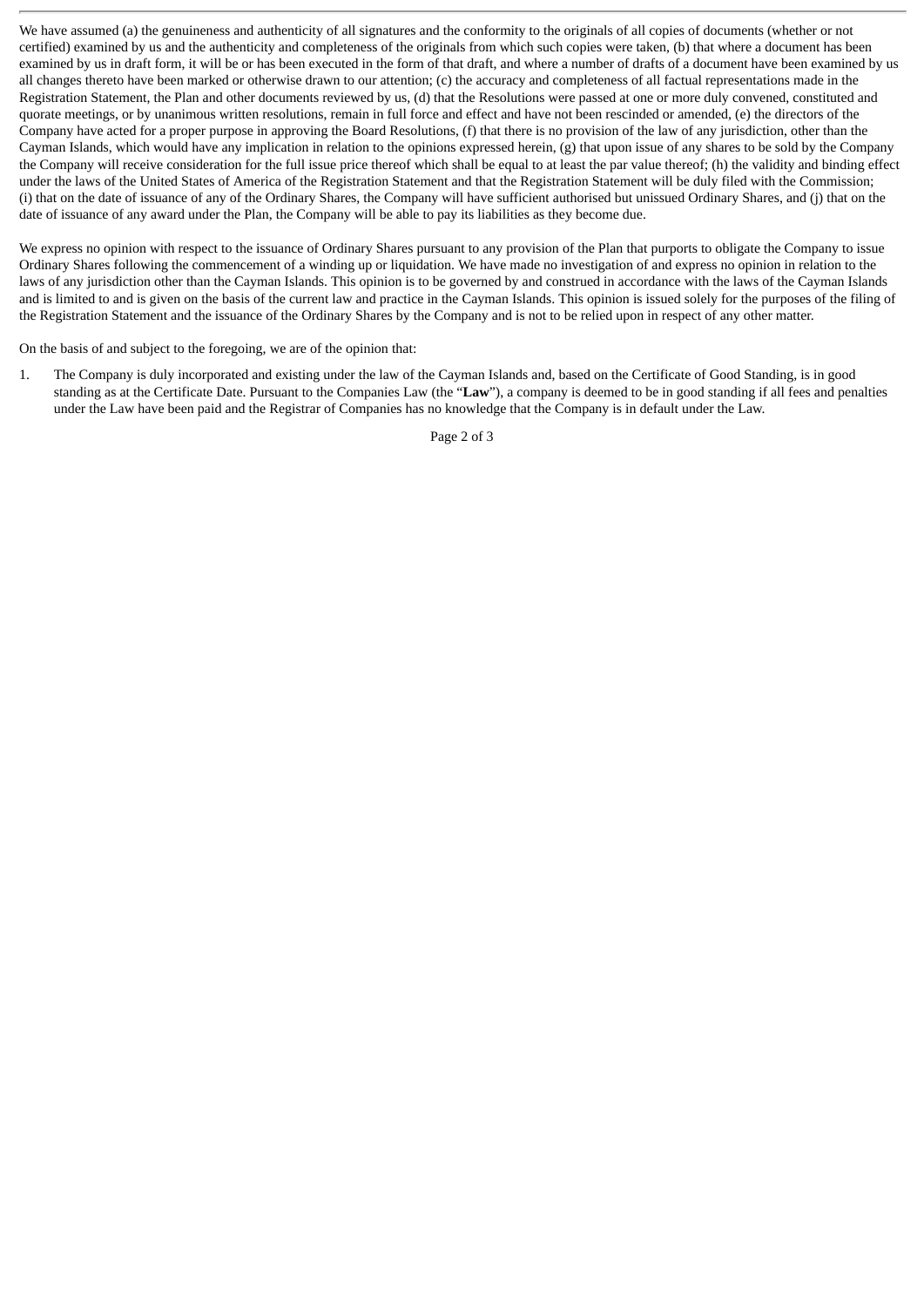2. The Ordinary Shares, when issued and paid for in accordance with the Plan, will be validly issued, fully paid and non-assessable (which term means when used herein that no further sums are required to be paid by the holders thereof in connection with the issue or holding of such shares).

We hereby consent to the filing of this opinion with the Commission as an exhibit to the Registration Statement. In giving this consent, we do not hereby admit that we are experts within the meaning of Section 11 of the Securities Act or that we come within the category of persons whose consent is required under Section 7 of the Securities Act or the Rules and Regulations of the Commission promulgated thereunder.

Yours faithfully,

/s/ Conyers Dill & Pearman

#### **Conyers Dill & Pearman**

Page 3 of 3